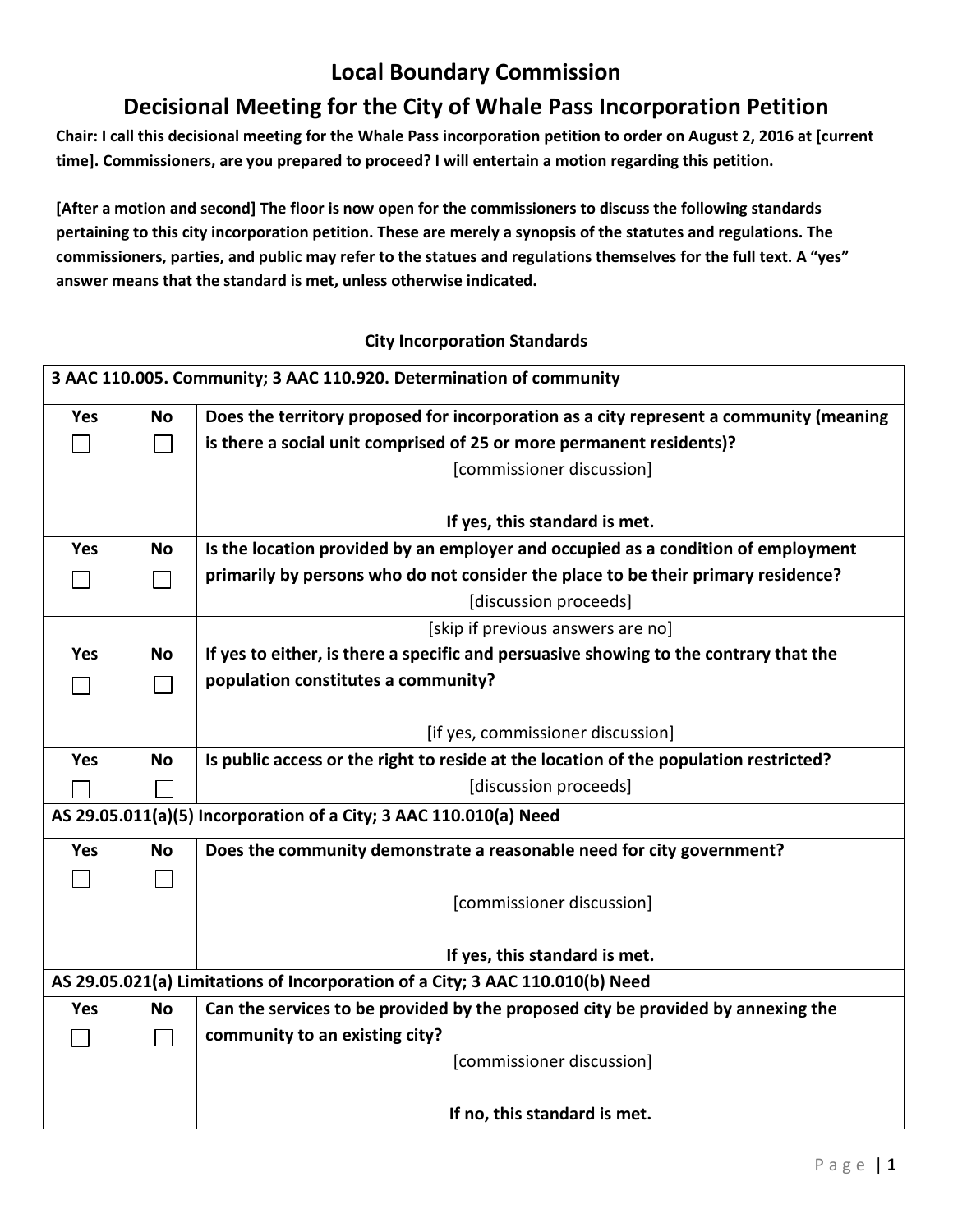| AS 29.05.011(a)(3). Incorporation of a city; 3 AAC 110.020. Resources |           |                                                                                          |
|-----------------------------------------------------------------------|-----------|------------------------------------------------------------------------------------------|
|                                                                       |           | The economy of a proposed city must include the human and financial resources            |
|                                                                       |           | necessary to provide essential municipal services on an efficient, cost-effective level. |
|                                                                       |           |                                                                                          |
|                                                                       |           | For the proposed city, has the commission considered:                                    |
|                                                                       |           |                                                                                          |
|                                                                       |           |                                                                                          |
|                                                                       |           | the reasonably anticipated functions?<br>$\bullet$                                       |
| <b>Yes</b>                                                            | No        | [discussion proceeds]                                                                    |
| Yes                                                                   | No        | the reasonably anticipated expenses?<br>п                                                |
|                                                                       |           | [discussion proceeds]                                                                    |
| Yes                                                                   | <b>No</b> | the ability to generate and collect revenue at the local level?                          |
|                                                                       |           | [discussion proceeds]                                                                    |
| <b>Yes</b>                                                            | <b>No</b> | the reasonably anticipated income?<br>п                                                  |
|                                                                       |           | [discussion proceeds]                                                                    |
| <b>Yes</b>                                                            | <b>No</b> | the feasibility and plausibility of the anticipated operating and capital budgets<br>ш   |
|                                                                       |           | through the period extending one full fiscal year beyond the reasonably                  |
|                                                                       |           | anticipated date                                                                         |
|                                                                       |           | for receipt of the final organization grant and                                          |
|                                                                       |           | for completion of the transition?                                                        |
|                                                                       |           | [discussion proceeds]                                                                    |
| <b>Yes</b>                                                            | No        | the economic base?                                                                       |
|                                                                       |           | [discussion proceeds]                                                                    |
| <b>Yes</b>                                                            | No        | valuations of taxable property?                                                          |
|                                                                       |           | [discussion proceeds]                                                                    |
| Yes                                                                   | <b>No</b> | existing and reasonably anticipated industrial, commercial, and resource<br>٠            |
|                                                                       |           | development?                                                                             |
|                                                                       |           | [discussion proceeds]                                                                    |
| <b>Yes</b>                                                            | <b>No</b> | personal income of residents?                                                            |
|                                                                       |           | [discussion proceeds]                                                                    |
| Yes                                                                   | No        | After consideration of all these factors, does the proposed city have the human and      |
|                                                                       |           | financial resources necessary to provide essential municipal services on an efficient,   |
|                                                                       |           | cost-effective level?                                                                    |
|                                                                       |           | [discussion proceeds]                                                                    |
|                                                                       |           | If yes, this standard is met.                                                            |
|                                                                       |           | AS 29.05.011(a)(4); 3 AAC 110.030. Population                                            |
| Yes                                                                   | No        | Is the population of the proposed city sufficiently large and stable to support the      |
|                                                                       |           | proposed city government?                                                                |
|                                                                       |           | [commissioner discussion]                                                                |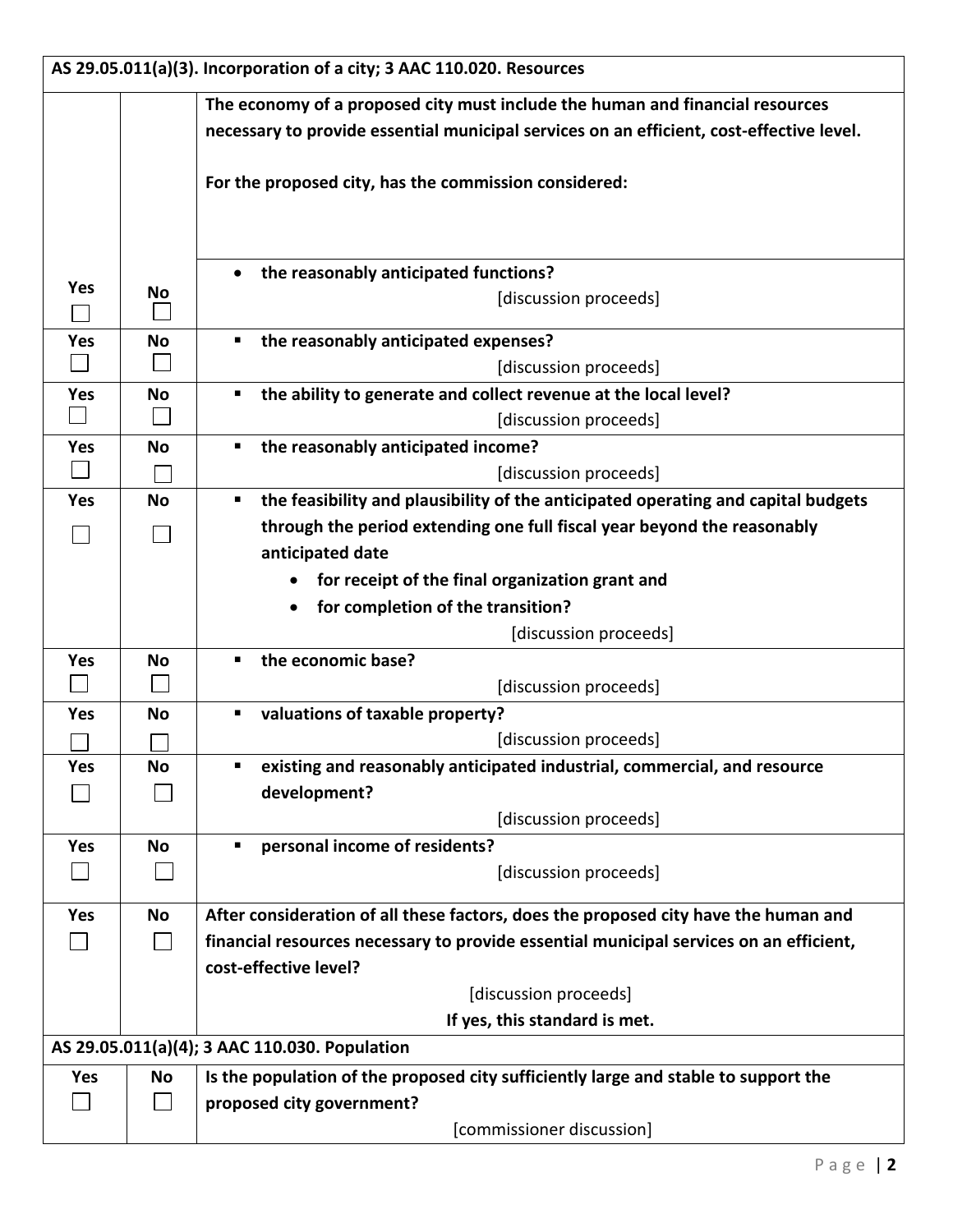|            |                | If yes, this standard is met.                                                                            |
|------------|----------------|----------------------------------------------------------------------------------------------------------|
|            |                | AS 29.05.011(a)(2); 3 AAC 110.040 Boundaries                                                             |
| <b>Yes</b> | <b>No</b>      | Do the boundaries of a proposed city include all land and water necessary to provide the                 |
|            |                | development of essential municipal services on an efficient, cost-effective level?                       |
|            |                |                                                                                                          |
|            |                | [commissioner discussion]                                                                                |
| Yes        | <b>No</b>      | Are the boundaries of the proposed city on a scale suitable for city government?                         |
|            |                |                                                                                                          |
|            |                | [commissioner discussion]                                                                                |
| Yes        | No             | Do the boundaries include only that territory comprising a current local community, plus                 |
|            |                | reasonably predictable growth, development, and public safety needs during the 10                        |
|            |                | years following the anticipated date of incorporation?                                                   |
|            |                | [commissioner discussion]                                                                                |
| <b>Yes</b> | <b>No</b>      | Do the boundaries of the proposed city include entire geographical regions or large                      |
|            |                | unpopulated areas?                                                                                       |
| <b>Yes</b> | <b>No</b>      | [skip if previous answer is no]                                                                          |
|            | $\Box$         | If yes, are the boundaries justified? They are justified if the commission finds that 3 AAC              |
|            |                | 110.005 - 3 AAC 110.042 are met, and if the boundaries are otherwise suitable for city                   |
|            |                | government.                                                                                              |
|            |                |                                                                                                          |
|            |                | [commissioner discussion]                                                                                |
| <b>Yes</b> | No             | Is the territory proposed for incorporation noncontiguous or contain enclaves?<br>[discussion proceeds]. |
|            |                |                                                                                                          |
| <b>Yes</b> | <b>No</b>      | [skip if previous answer is no]                                                                          |
|            |                | If yes, is there a specific and persuasive showing to the contrary that allows the                       |
|            |                | commission to presume that the territory proposed for incorporation does include all                     |
|            |                | land and water necessary to allow for the development of essential municipal services                    |
|            |                | on an efficient, cost-effective level?                                                                   |
|            |                |                                                                                                          |
|            |                | [commissioner discussion]                                                                                |
| Yes        | No             | Does the petition for incorporation of a proposed city describe boundaries overlapping                   |
|            | $\blacksquare$ | those of an existing organized borough or city?                                                          |
| Yes        | No             | [skip if previous answer is no]                                                                          |
|            |                | If yes, does the petition for incorporation also address and comply with all standards and               |
|            |                | procedures to alter the boundaries of the existing organized borough or city to remove                   |
|            |                | the overlapping territory? The commission will consider that petition for incorporation                  |
|            |                | as also being a petition to alter the boundaries of the existing borough or city.                        |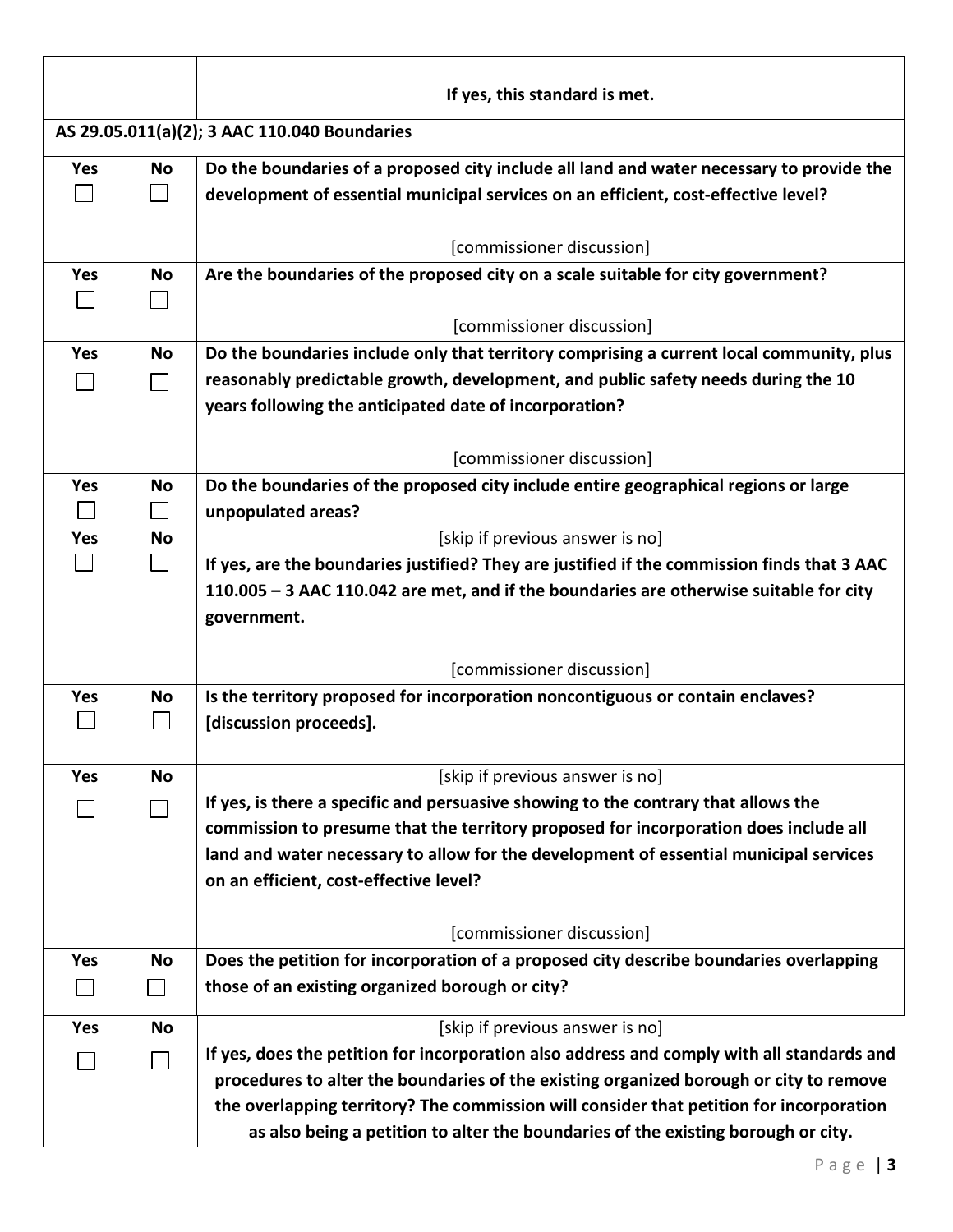|            |    | [if yes, commissioner discussion]                    |
|------------|----|------------------------------------------------------|
|            |    | 3 AAC 110.042. Best interests of the state           |
| <b>Yes</b> | No | Is incorporation in the best interests of the state? |
|            |    |                                                      |
|            |    | [commissioner discussion]                            |
|            |    |                                                      |
|            |    | If yes, this standard is met.                        |

## **Transition Plan for the Incorporation**

| 3 AAC 110.900. Transition |           |                                                                                          |
|---------------------------|-----------|------------------------------------------------------------------------------------------|
| <b>Yes</b>                | <b>No</b> | Does the petition include a practical plan demonstrating the capacity of the city to     |
|                           |           | extend municipal services in the shortest practicable time after the proposed            |
|                           |           | incorporation?                                                                           |
|                           |           |                                                                                          |
|                           |           | [commissioner discussion]                                                                |
| Yes                       | No        | Does the transition plan include a practical plan to assume all powers, duties, rights,  |
|                           | $\sim$    | and functions now provided to the territory proposed for incorporation?                  |
|                           |           | [discussion proceeds]                                                                    |
|                           |           | Was the plan prepared in consultation with the officials of each existing borough, city, |
| <b>Yes</b>                | <b>No</b> | and unorganized borough service area?                                                    |
|                           |           | [discussion proceeds]                                                                    |
|                           |           |                                                                                          |
| <b>Yes</b>                | No<br>П   | Was it designed to effect an orderly, efficient, and economical transfer within the      |
|                           |           | shortest practicable time, not to exceed two years after the effective date of the       |
|                           |           | proposed incorporation?                                                                  |
|                           |           | [commissioner discussion]                                                                |
| Yes                       | <b>No</b> | Does the transition plan include a plan to transfer and integrate all the assets and     |
|                           |           | liabilities from the territory proposed for incorporation?                               |
|                           |           | [discussion proceeds]                                                                    |
|                           |           | Was the plan prepared in consultation with the officials of each existing borough, city, |
| <b>Yes</b>                | <b>No</b> | and unorganized borough service area wholly or partially included within the             |
|                           | ΙI        | boundaries proposed for incorporation?                                                   |
|                           |           | [discussion proceeds]                                                                    |
| <b>Yes</b>                | <b>No</b> |                                                                                          |
|                           |           |                                                                                          |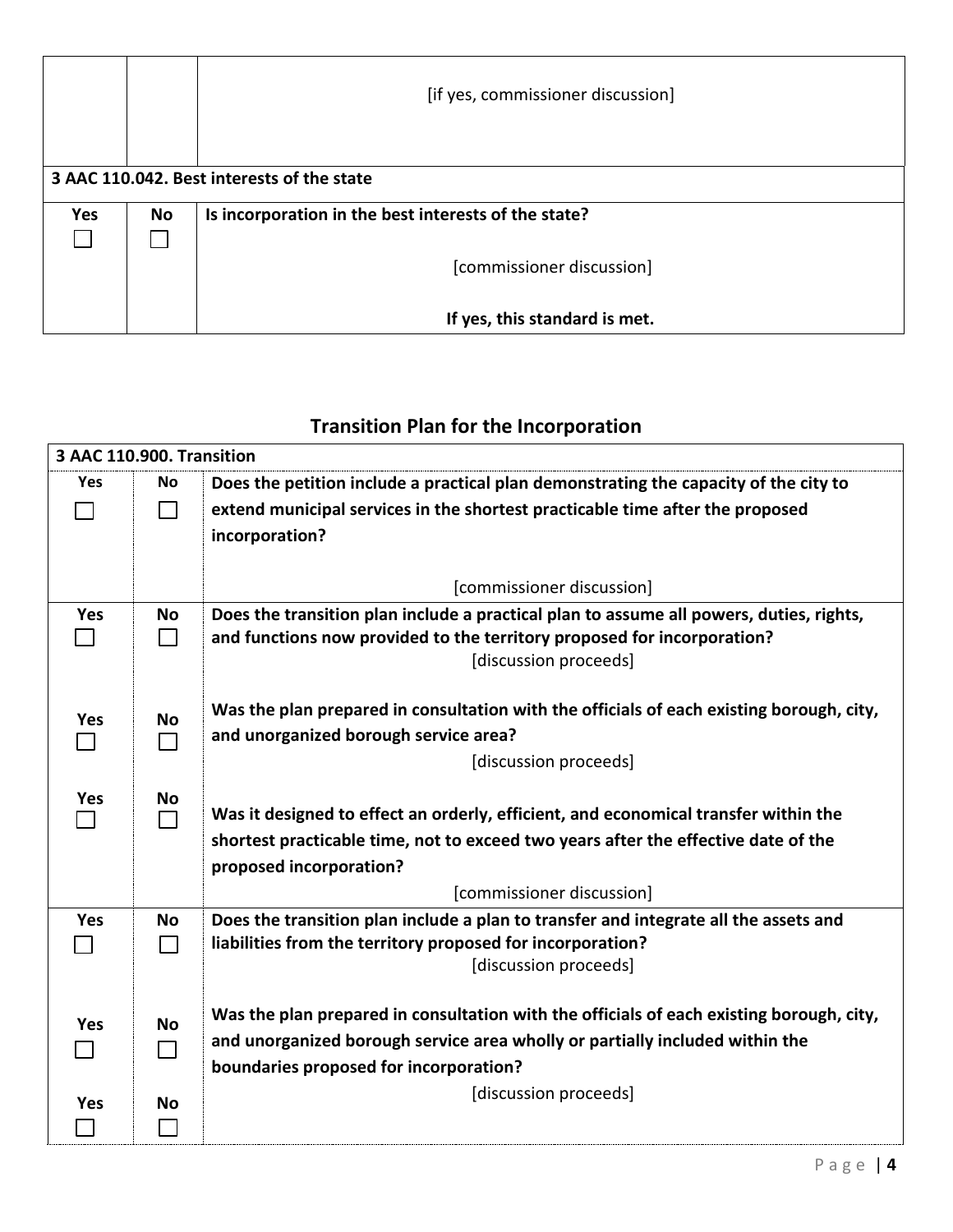|                                                                |                | Was the plan designed to effect an orderly, efficient, and economical transfer within      |
|----------------------------------------------------------------|----------------|--------------------------------------------------------------------------------------------|
|                                                                |                | the shortest practicable time, not to exceed two years after the date of the proposed      |
| <b>Yes</b>                                                     | No             | incorporation?                                                                             |
|                                                                |                | [discussion proceeds]                                                                      |
|                                                                |                |                                                                                            |
|                                                                |                | Does the plan specifically address procedures that ensure that the transfer and            |
|                                                                |                | integration occur without loss of value in assets, loss of credit reputation, or a reduced |
|                                                                |                | bond rating for liabilities?                                                               |
|                                                                |                | [discussion proceeds]                                                                      |
| Yes                                                            | No             | Is it necessary for the LBC to require an agreement from the proposed city with any        |
|                                                                | $\blacksquare$ | party to assume powers, duties, rights, and functions, and to transfer and integrate       |
|                                                                |                | assets and liabilities?                                                                    |
|                                                                |                | [commissioner discussion]                                                                  |
| Yes                                                            | No             | Does the transition plan state the names and titles, as well as dates and subjects         |
| $\mathsf{L}$                                                   | $\Box$         | addressed, of officials who were consulted regarding the transition plan?                  |
|                                                                |                | [discussion proceeds]                                                                      |
| <b>Yes</b>                                                     | <b>No</b>      | Was the prospective petitioner unable to consult with those officials because those        |
|                                                                |                | officials chose not to consult or were unavailable during reasonable times to consult?     |
|                                                                |                |                                                                                            |
| Yes                                                            | No             | [skip if previous answer is no]                                                            |
|                                                                | $\Box$         | If yes, does the petitioner ask the commission to waive the consultation requirements?     |
|                                                                |                |                                                                                            |
| <b>Yes</b>                                                     | No             | [skip if previous answer is no]                                                            |
| $\mathsf{L}$                                                   | $\mathsf{L}$   | If yes, does the request for a waiver document all attempts by the prospective             |
|                                                                |                | petitioner to consult with officials of each existing borough, city, and unorganized       |
|                                                                |                | borough service area?                                                                      |
| Yes                                                            | No             | [skip if previous answer is no]                                                            |
|                                                                |                | If yes, does the LBC find that the petitioner acted in good faith and that further efforts |
|                                                                |                | to consult with the officials would not be productive in a reasonable period of time?      |
|                                                                |                |                                                                                            |
| Yes                                                            | No             | [skip if previous answer is no]                                                            |
|                                                                |                | If yes, does the LBC grant that waiver?                                                    |
|                                                                |                |                                                                                            |
|                                                                |                | [commissioner discussion]                                                                  |
|                                                                |                | 3 AAC 110.910. Statement of Nondiscrimination                                              |
| <b>Yes</b>                                                     | No             | Does the effect of the proposed change deny any person the enjoyment of any civil or       |
|                                                                |                | political right?                                                                           |
|                                                                |                | [commissioner discussion]                                                                  |
|                                                                |                |                                                                                            |
|                                                                |                | If no, this standard is met.                                                               |
| 3 AAC 110.970(c) Determination of Essential Municipal Services |                |                                                                                            |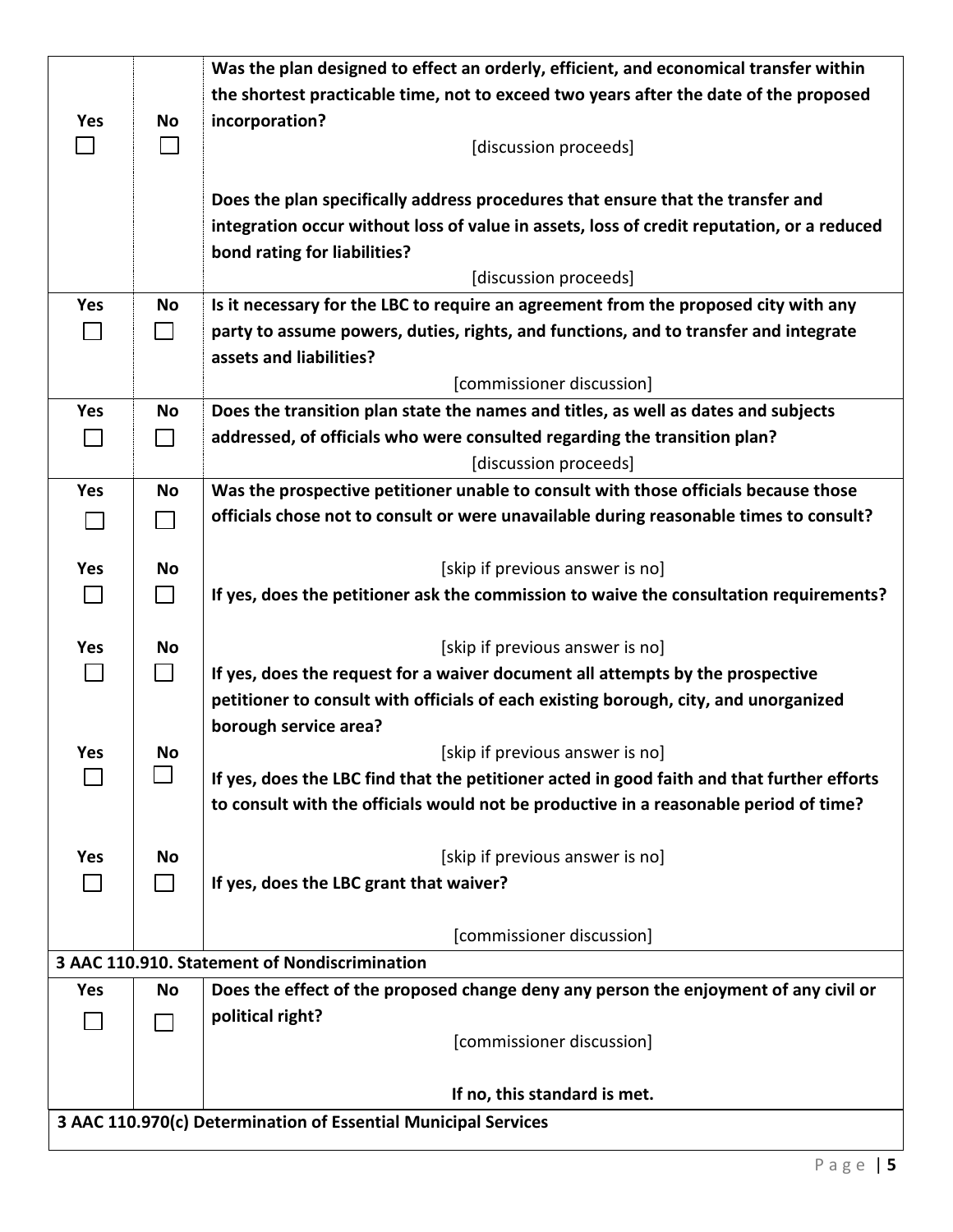| <b>Yes</b> | <b>No</b> | Does a provision of this chapter call for the identification of essential municipal services |
|------------|-----------|----------------------------------------------------------------------------------------------|
|            |           | for a city?                                                                                  |
|            |           | [discussion proceeds]                                                                        |
| <b>Yes</b> | <b>No</b> | [skip if previous answer is no]                                                              |
|            |           | If yes, do those services consist of those mandatory and discretionary powers and            |
|            |           | facilities that are reasonably necessary to the community?                                   |
|            |           |                                                                                              |
|            |           | [commissioner discussion]                                                                    |
| <b>Yes</b> | <b>No</b> | [skip if previous answer is no]                                                              |
|            |           | Do those essential municipal services promote maximum local self-government?                 |
|            |           |                                                                                              |
|            |           | [commissioner discussion]                                                                    |
| <b>Yes</b> | No        | Can those essential municipal services be provided more efficiently and more                 |
|            |           | effectively by the creation or modification of some other political subdivision of the       |
|            |           | state?                                                                                       |
|            |           | [commissioner discussion]                                                                    |
|            |           |                                                                                              |
|            |           | If no, this standard is met.                                                                 |
|            |           | 3 AAC 110.981. Maximum local self-government                                                 |
|            |           | For discussion: Does the proposal extend local government to territory or population of      |
|            |           | the unorganized borough where no local government exists?                                    |
|            |           | [discussion proceeds]                                                                        |
| Yes        | No        |                                                                                              |
|            |           | Does the proposed incorporation promote maximum local self-government?                       |
|            |           | [discussion proceeds]                                                                        |
|            |           | If yes, this standard is met.                                                                |
|            |           | 3 AAC 110.982. Minimum number of local government units                                      |
|            |           | For discussion: Is incorporation of a new city is the only means by which residents of the   |
|            |           | territory can receive essential municipal services?                                          |
| Yes        | No        | [discussion proceeds]                                                                        |
|            |           |                                                                                              |
|            |           | Does the proposed incorporation promote a minimum number of local government                 |
|            |           | units?                                                                                       |
|            |           | [discussion proceeds]                                                                        |
|            |           | If yes, this standard is met.                                                                |
|            |           |                                                                                              |
|            |           |                                                                                              |

**Chair: Have we determined that all the standards are met? We need an affirmation of this from commissioners. Are there any additional considerations for discussion?**